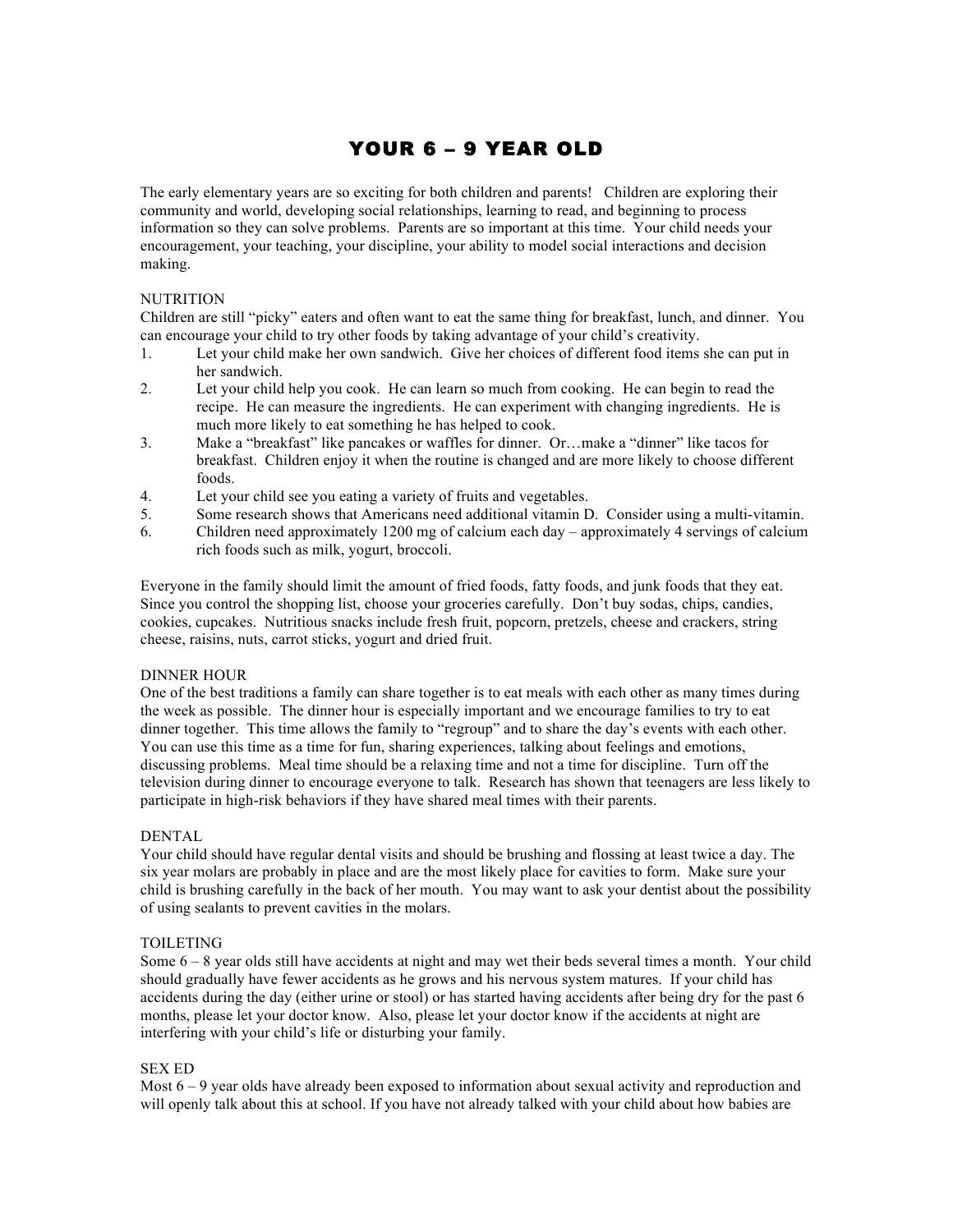made, this is certainly the time to begin. However, realize that the elementary years are usually a time of activity and energy, and children of this age are not as interested in issues related to sex. Boys and girls usually play separately and do not want to be with members of the opposite sex. The "cootie factor" is operating! When possible, it is helpful to respect your child's choices of playmates and not encourage coed activities if your child does not desire it.

## **SCHOOL**

Children are learning the routines that accompany regular school attendance. They should be comfortable with leaving parents and participating in school activities. If your child is having difficulty separating from you or interacting with friends at school, please talk to your pediatrician.

Experiences at school now center on academic learning instead of just developing social skills. Elementary age children are learning to read and do math problems. Reading is especially important as it is the basis for much of the child's future learning. It is important to identify problems early so your child can receive help. This is a general guideline to help you know how your child is doing.

- 1. By the end of first grade, your child should be able to read a phonetic word such as "peppermint".
- 2. By the end of second grade, your child should be able to read words with consonant blends, such as Washington, churches, brushing.
- 3. By the end of third grade your child should be able to read non phonetic words such as flight, brought, enough, appreciation.
- 4. And…by the end of fourth grade, your child should be able to read most words in a magazine.

In  $3<sup>rd</sup>$  and  $4<sup>th</sup>$  grade, school work becomes more difficult as your child has to process previously learned information to solve problems. The student has to read a math problem or write an essay. Children may begin to show that they have learning difficulties when they reach these grade levels. Please talk with your child's teacher or your pediatrician if you have concerns.

## BULLIES

Schools are sometimes a place where a child is bullied or threatened. Please talk with your child frequently and make sure that he feels safe at school. There are many resources for families and children who have experienced bullying, so please talk with your pediatrician if this is a concern.

# HOMEWORK

Most elementary children look forward to having homework and being like the older children. Unfortunately, however, homework can often cause arguments in families. There are some simple guidelines that may help you encourage your child's learning.

- 1. The main purpose of homework in the early elementary years is to help teach your child responsibility and organizational skills. You can show your child ways to keep his notebooks and backpack organized - but your child should be doing his own homework.
- 2. Parents are responsible for the following;
	- a. making sure the child has time in her day to do her homework
	- b. making sure the child has the place in the home to do homework
	- c. making sure the child has the necessary supplies to do homework
- 3. As your child grows and matures, he will gradually become responsible for making sure he has the necessary supplies and time in his schedule to do homework.

An excellent resource is *Homework without Tears*

# TELEVISION / VIDEO GAMES / COMPUTER GAMES / MEDIA

Children learn so much from television and video and computer games – and much of what they learn is not helpful or even harmful. They may see violent acts that are not punished. They will often see sexual experiences that are inappropriate for their age. They will spend time sitting when they should be exercising, reading, exploring, creating or just day dreaming. Children who watch more than one hour of television each day are more aggressive and less creative. They read less and may have more difficulty paying attention in school. They may gain weight because they are not exercising or are eating more food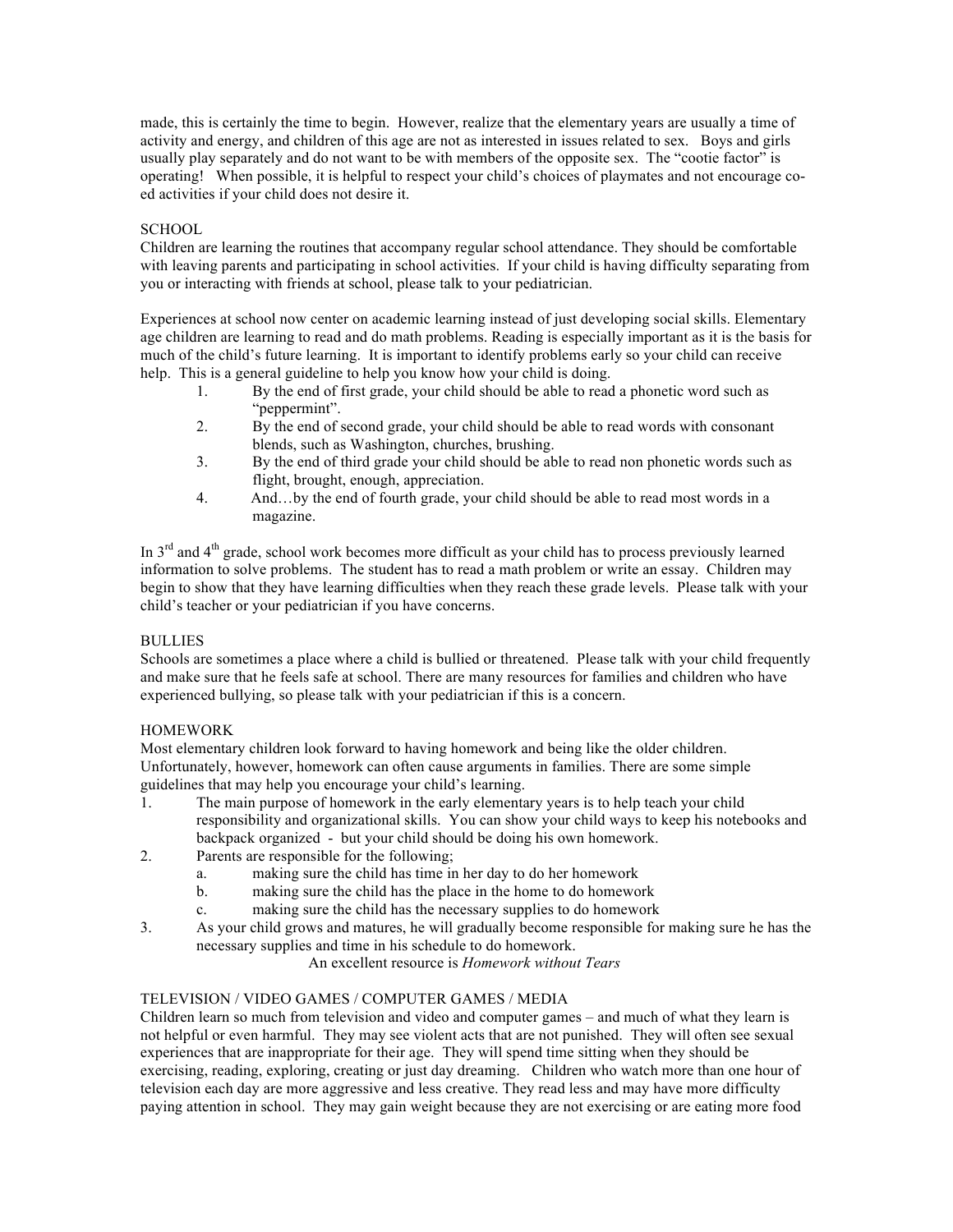while watching television. If your child plays video or computer games, make sure you know the content of the games. The games are often graphically violent and promote bloodshed. Some guidelines are:

- 1. LIMIT ALL "SCREEN TIME" TO ONE HOUR A DAY OR LESS.
- 2. IF YOUR CHILD IS WATCHING TV Be there with your child to discuss the values in the program and to help your child choose the programs carefully.
- 3. DO NOT ALLOW YOUR CHILD TO HAVE A TELEVISION OR COMPUTER IN HER BEDROOM. It is more difficult to monitor programs and internet use. Place the media screens in a central location where you can see what your child is doing.
- 4. CHILDREN LEARN FROM ADVERTISEMENTS Be there with your child to point out your value system and to help her question the advertisers' messages. Children enjoy realizing that they can outsmart the advertisers by not listening to their messages.

IF YOUR CHILD IS HAVING DIFFICULTY PAYING ATTENTION IN SCHOOL – it is especially important to limit "screen time" and possibly eliminate it during the weekday.

## HOUSEHOLD TASKS / FAMILY WORK / CHORES

Children learn that they are important members of the family when they are needed – when their work is important and appreciated. Make sure your child has specific tasks that are important to the functioning of the family. Setting and clearing the table, sorting and folding laundry, feeding pets, taking out the garbage - these are all ways that your elementary age child can help the family and develop self-esteem from a job done well.

## SPORTS / EXERCISE/ OUTDOOR ACTIVITIES

Research is showing many benefits to children when they experience time outdoors in nature. Children who are allowed free, unstructured time outdoors often do better in school, are more creative, and have less mental health concerns. Children also benefit from exercise and team sports. There are many programs offered through San Francisco Park and Rec, as well as local sports associations. Remember, children who participate in sports have better self-esteem and do better in school.

# PLAY

All children need to have unstructured, unscheduled time. Unfortunately, many children today have so many extra activities that they do not have any time to just play. Playtime allows children opportunity to:

- 1. experience boredom and think creatively of ways to resolve it
- 2. use his imagination
- 3. creatively develop games and the rules for the games
- 4. develop decision-making skills
- 5. experience the joys of childhood in an unhurried manner
- 6. do nothing!

SO…consider eliminating one of your child's structured activities and giving her the gift of FREE TIME.

# TEACHING VALUES

Children are learning from you every day. YOU are their best teacher. They are learning from watching you how to talk to other people, how to treat each other, how to interact in the family. They are learning how to work, how to solve problems, how to deal with their emotions. They are learning what you do and do not value.

## *MONEY*

Giving your child an allowance is an excellent way to begin teaching your child how to handle money. Some families choose to give their children a small allowance, feeling it is important for children to know that everyone benefits from the parents' employment. These families do not equate allowance with doing chores. Other families believe that children should learn that they earn money by doing work, and so they are given an allowance after chores are completed. Some families combine approaches - the children are given a small allowance and receive additional money for extra work that is done.